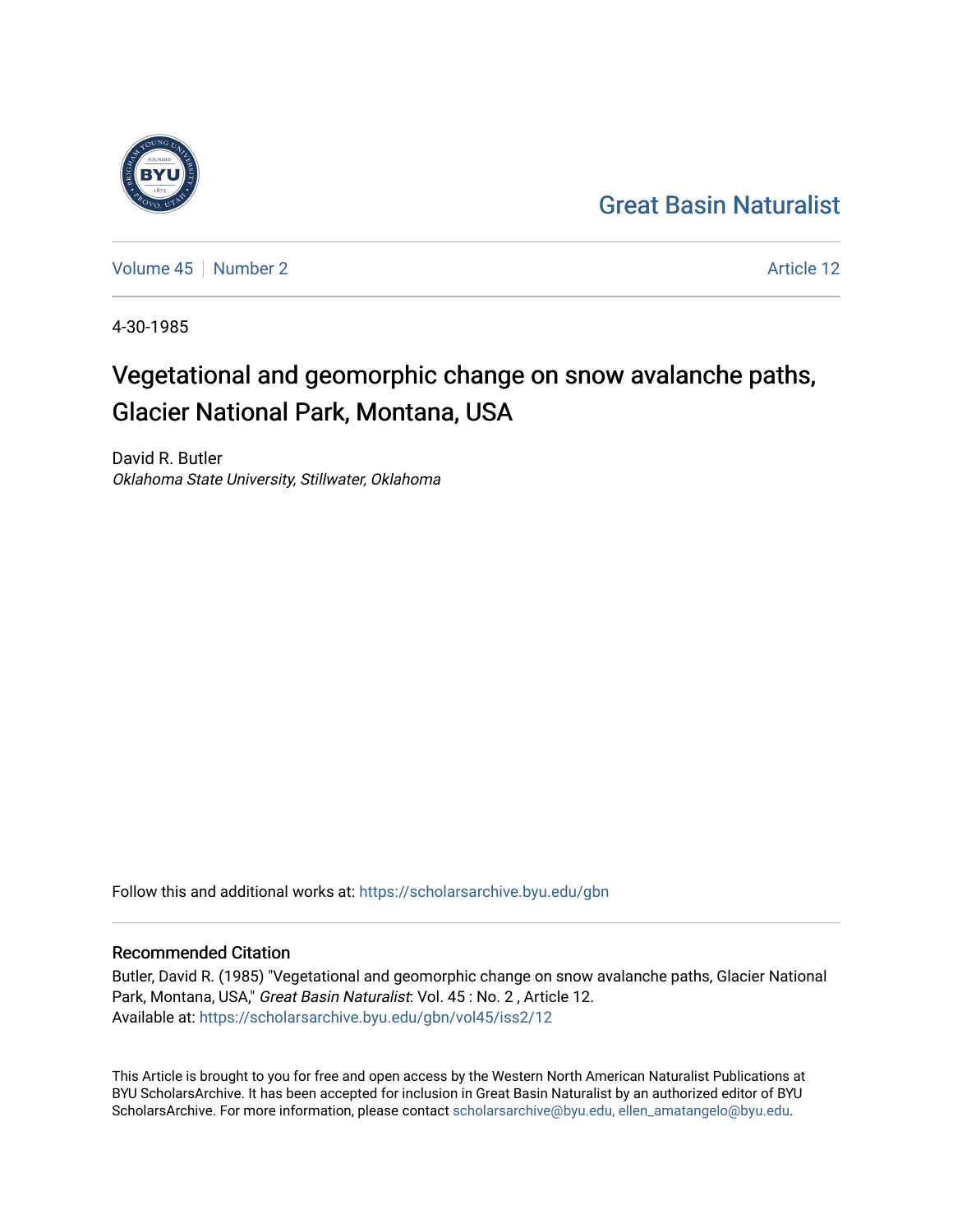### VEGETATIONAL AND GEOMORPHIC CHANGE ON SNOW AVALANCHE PATHS, GLACIER NATIONAL PARK, MONTANA, USA

#### David R. Butler'

ABSTRACT.— Six subalpine snow avalanche paths studied in 1975 were revisited in the summer of 1983, with the purpose of examining geomorphic and vegetational change that may have occurred during this eight-year period. Repeat photography and field reconnaissance were used to assess vegetational and geomorphic change. Vegetational responses to avalanches were apparent on several of the avalanche paths, generally bv an increase in brush cover. Geomorphic changes were not apparent, suggesting that avalanches need not be geomorphically effective to initiate substantial vegetative disruption.

Long-term records of geomorphic and vegetational change in subalpine and alpine en vironments of North America are scarce, be cause of the limited period of historical settlement and problems of inaccessibility. Recent studies have reported geomorphic change on alpine debris slopes based on peri ods of observation ranging from 7 to 15 years (Gardner 1979, 1982, 1983a, Luckman 1981). Subalpine slopes, however, have been rela tively ignored in long-term studies.

In 1975, Butler examined the general vegetative conditions and geomorphic processes active on 12 subalpine avalanche paths in Glacier National Park, Montana, USA (Butler 1979). The intent of the study presented here is to describe the geomorphic and vegetational changes that took place on six of these snow avalanche paths during the eight-year interval from 1975 to 1983. The occurrence and synchroneity of large-scale destructive avalanches were of particular interest.

Sites MV3, MV4, SN5, SN6, SN7, and SN8 were revisited in <sup>1983</sup> (Fig. 1). MV3 and MV4 had also been revisited briefly in 1981. These paths all impinge on either a highway (MV3 and MV4 in the McDonald Creek Valley), a heavily used foot trail (SN6, SN7, and SN8 in the Snyder Creek Valley), or a popular backcountry campsite (SN5 in the Snyder Creek Valley), and thus major avalanche events are noted by National Park personnel. These six avalanche paths were selected for further study because: (1) some had tree-ring and/or highway and trail crew maintenance

records of avalanche frequency and magnitude (MV3, MV4, SN5, and SN7); (2) some were encountered enroute to the above paths and had similar characteristics of vegetation and site conditions (SN6 and SN8); and (3) time limitations restricted revisitation to the most easily accessible paths. Detailed site descriptions of the six revisited paths may be found in Butler (1979).

Tree species present on the drier ava lanche paths of the Snyder Creek Valley in clude Abies lasiocarpa and a few Pseudotsuga menziesii, whereas the paths of the McDonald Valley support Betula papyrifera and Picea engehnannii. Flexible-stemmed shrubs and small trees, able to withstand avalanche impact pressures of up to about 10 <sup>t</sup> m-2, in clude Acer glabrum, Alnus spp., Sorbus scopulina, and Crataegus douglassii. Acer and Alnus are most common (Butler 1979). Smaller, flexible berry bushes (e.g., Vaccinium) are also common.

#### **METHODS**

#### Repeat Photography

Repeat photography allows qualitative as sessment of geomorphic and vegetational changes that may occur over <sup>a</sup> given interval. Photographs taken during field work in 1975 were repeated in <sup>1981</sup> for MV3 and MV4 and on all six sample paths in 1983. Photo graphs were taken looking up-path from the farthest down-path point (in the case of SN5,

<sup>&#</sup>x27;Department of Geography, Oklahoma State University, Stillwater, Oklahoma 74078.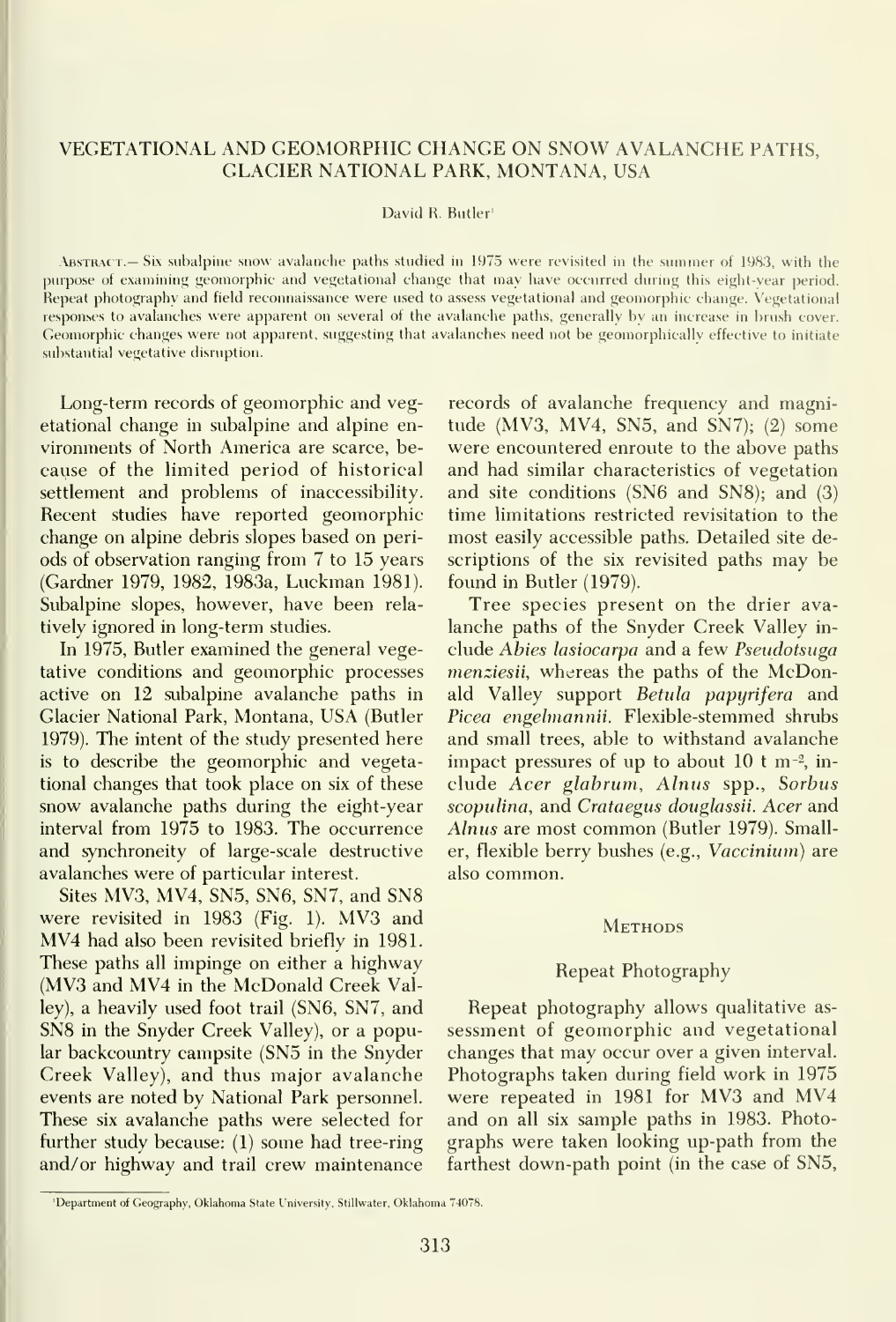

Fig. 1. Map of the study area in the central portion of Glac the avalanche paths mentioned in the text. The inset map shows t Montana and the Canadian-USA border.

heavy brush cover dictated that photographs be taken about <sup>100</sup> m from the path, on the opposite valley side). Figure 2 illustrates a typical subalpine avalanche path (SN8) as it appeared in 1983.

#### Dendrogeomorphology

Butler (1979) tagged 30 trees in the runout zone of path SN7 in 1975. Relocation of

these trees and assessment of their condition would indicate whether a large-scale destructive avalanche had occurred during the inter val between visits. Additional tree-ring dat ing of high magnitude avalanche events had been planned for paths SN5, SN6, and SN8. Access to Snyder Creek drainage was closed, however, on 24 June 1983, because of the presence of two families of grizzly bears (Ursus arctos horribilis). The drainage was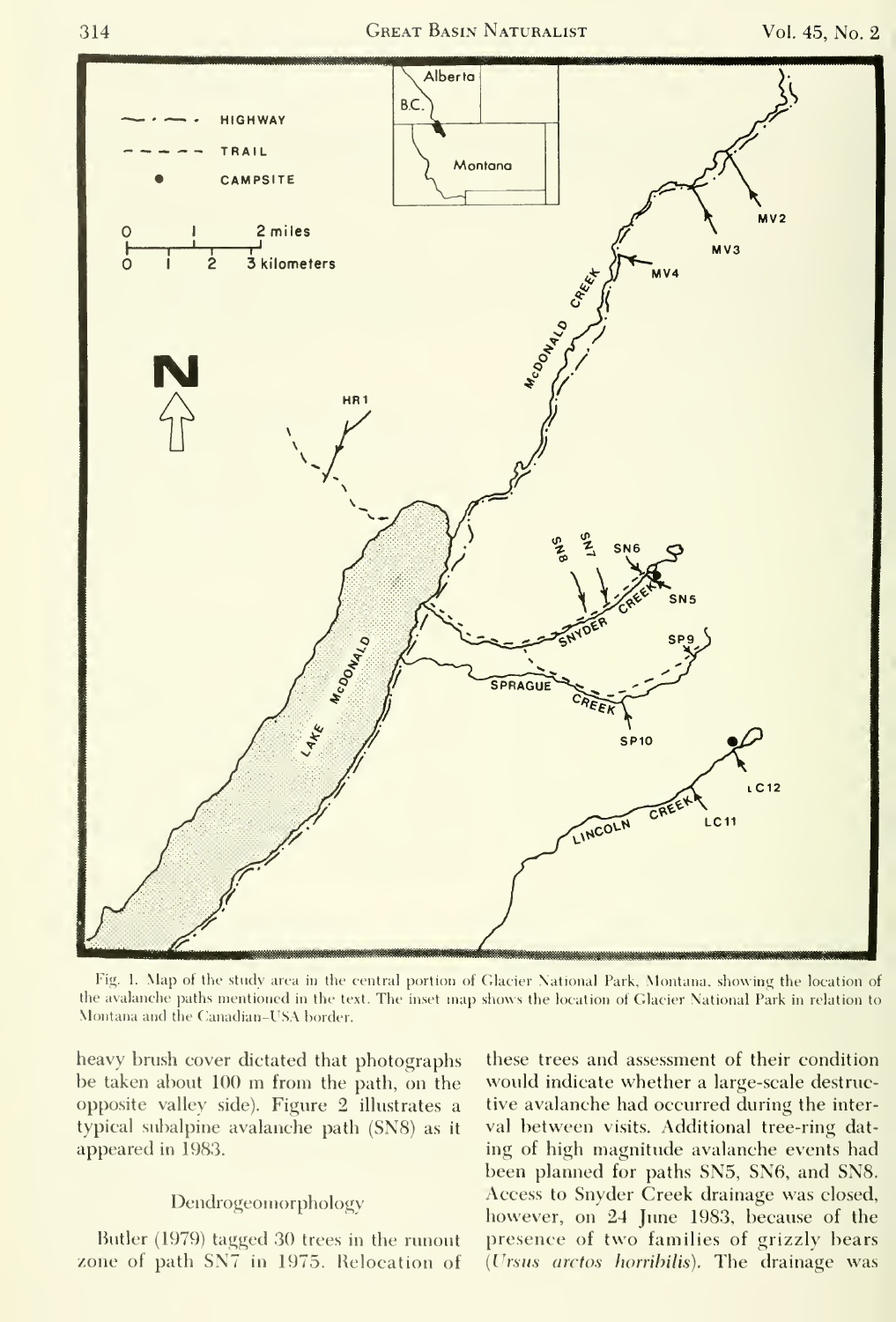

Fig. 2. Left, View up-path on path SN8 in 1975. Right, View up-path on path SN8 in 1983. Notice the increase in alder in the runout zone and growth of subalpine fir and Engelmann spruce in the upper reaches of the path.

not opened again during the field season. Pri or to the closing of the valley five cross-cut samples from avalanche-damaged trees at the base of path SN8 were collected for den drogeomorphic analysis.

### Historical and Observational Records

The Hungry Horse News, a weekly newspaper published in Columbia Falls, Montana, regularly records information on avalanches that close highways in the Glacier National Park area. Reports and photographs from the newspaper were used to assess large-scale avalanche frequency on paths MV3 and MV4. Trail crew and highway personnel pro vided additional observations of avalanche events, from both direct observation and observation of avalanche debris in backcountry areas.

#### **RESULTS**

The data on avalanche occurrences provid ed the context in which to assess any geomorphic and vegetational changes as revealed by site examination and repeat photography. The following section presents specific results from each of the six avalanche paths; this is followed by a discussion of the geomorphic and vegetative implications of the study.

Path MV3 continues to annually experience snow avalanches that descend to Going-to-the-Sun Highway, as revealed through conversations with park personnel. Photo-' graphs taken in 1975, 1981, and 1983 re-

vealed snow cover in the avalanche path but essentially no vegetational or geomorphic change. Individual trees along the sides of, and within, the path are identifiable in photographs from each year, illustrating that no new high magnitude avalanches have oc curred since 1975. On other avalanche paths in the park, post- 1975 avalanches have ex tended both the longitudinal and transverse trimlines along path margins (Butler and Malanson 1985, in press). No major geomorphic change is detectable on path MV3; the stream channel within the path has remained stationary, no deposits of fresh rock debris were detected in the runout zone in 1981 or 1983, and no new erosional scouring has been identified.

Path MV4 has experienced avalanches that reached the lower portions of the runout zone in all but two years since 1975. Vegetational characteristics have remained remarkably similar during the years between 1975 and 1983, with Acer glabrum and Alnus spp. continuing to dominate the path. Trees seen along the margins of the path in 1975 were again identifiable in 1981 and 1983, in dicative of no major high magnitude event during the intervals between visits. Individ ual boulders photographed in the runout zone in 1975 were reidentified in the same positions in 1981 and 1983, and no noticeable addition of clasts has occurred.

In contrast to conditions in the McDonald Creek Valley, three of four paths reexamined in the Snyder Creek drainage have under gone extensive vegetational change since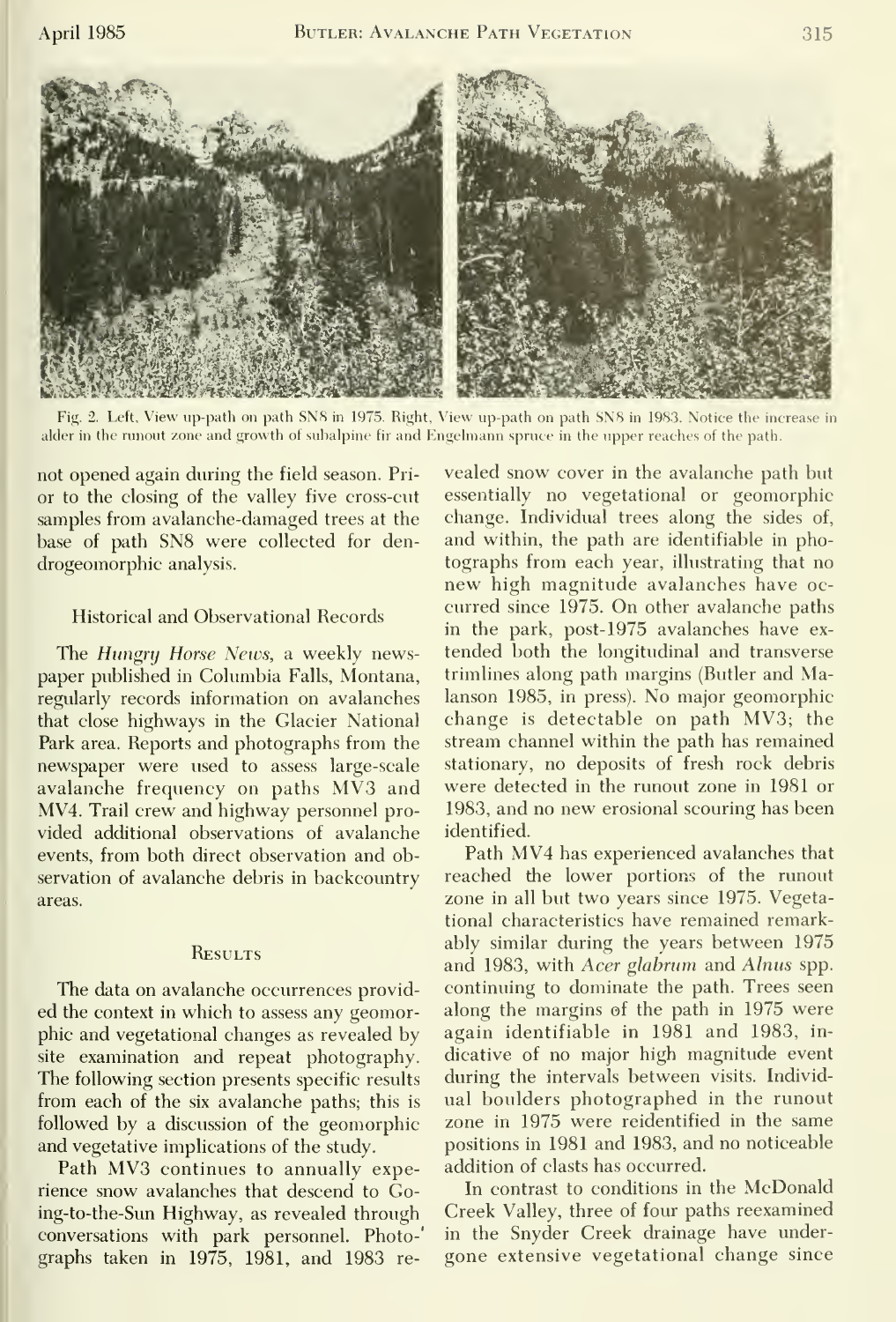1975. Only path SN7 appears little changed. The tagged trees at the base of the runout zone of path SN7 were successfully relocated. No new avalanche damage was discernible, and the very presence of the same trees in dicates an absence of high-magnitude ava lanche events. Small subalpine firs {Abies lasiocarpa) within the runout zone and lower track were also relocated by repeat photography. Shrubs (primarily Acer glabrum) experienced no increase in number and grew very little. Geomorphic changes were not apparent anywhere on the path.

Path SN5 has experienced at least one large avalanche since 1975. Trail crew per sonnel encountered vegetative destruction and deposition at the Snyder Lake backcountry campsite  $(Fig. 1)$  in the early summer of 1979 (J. Oelfke, pers. comm., February 1983). The destruction of trees was attributed to a large avalanche event during the 1978-1979 avalanche season. Vegetation encountered in 1983 was very dense, with a large increase in Alnus spp. over what had been present in 1975. The increase in de ciduous shrubs suggests that 1978-1979 was not the only avalanche winter since 1975, because such flexible shrubs are themselves in dicators of a continued avalanche frequency of every one to three years (Schaerer 1972, Butler 1979); coniferous succession on dis turbed areas in the park occurs if the disturbance ceases (Parker 1982). Grizzly bears are known to prefer the shrub and berry habitat of avalanche paths (Martinka 1972), and the increase in shrubs (and berry bushes) may be partially responsible for the presence of grizzlies in 1983. This dense shrub cover that developed between 1975 and 1983 effectively precluded useful repeat photography. Gross morphology of the track and runout zone re mained unaltered from their 1975 appearance.

Conditions on path SN6 were very similar to that described for SN5, with a dramatic in crease in size of Acer glabrum and Alnus spp. masking any geomorphic change that may have occurred. No data were available on avalanche frequency because of the drainage closure on 24 June 1983. The level of brushiness suggests, however, that avalanches have been frequent.

Path SN8 experienced <sup>a</sup> great deal of vegetational change during the eight years be tween visits; yet it apparently remained geo morphologically static. No fresh clasts were located in a reconnaissance of the runout zone, the small stream channel in the path had not shifted position, nor were other changes apparent in repeat photography comparisons. Repeat photography was diffi cult, however, because of the profusion of al der (Alnus spp.) that had grown since 1975, obscuring the view up-path (Fig. 2). Crosssections from avalanche-damaged Engelmann spruce (Picea engelmannii) and subalpine fir located in the runout zone all recorded evi dence of trauma (reaction-wood growth, cor rasion scars, and severely suppressed rings) from the avalanche seasons of 1978-1979, and 1981-1982. The only firm dendrochronologic data suggesting avalanche-induced trauma prior to 1975 were for 1965-1966. These data suggest that avalanches have reached the runout zone in the last eight years more frequently than in the previous 25 years, probably accounting for the increase in alder, as well as Vaccinium bushes. The path has become, because of increased avalanche frequency, prime grizzly habitat; recently clawed trees and fresh scat attested to the presence of grizzlies in the path in June 1983.

#### **Discussion**

Dendrochronologic data indicate that a major avalanche event occurred on path SN8 during the 1978-1979 avalanche season. This date is correlative with the destructive campsite event on path SN5, as well as with other major avalanches in the park that occurred in February 1979 (Panebaker 1982, Butler and Malanson 1985, in press). Previous work (Butler 1979) that suggested that no path-to-path synchroneity of avalanche events occurred in the central portion of Glacier National Park may be partially in error; work is continuing on this topic.

Observations of geomorphic change based on field examinations and repeat photography indicate that no differences developed in gross path morphology between 1975 and 1983. On <sup>a</sup> small scale, individual clasts iden-